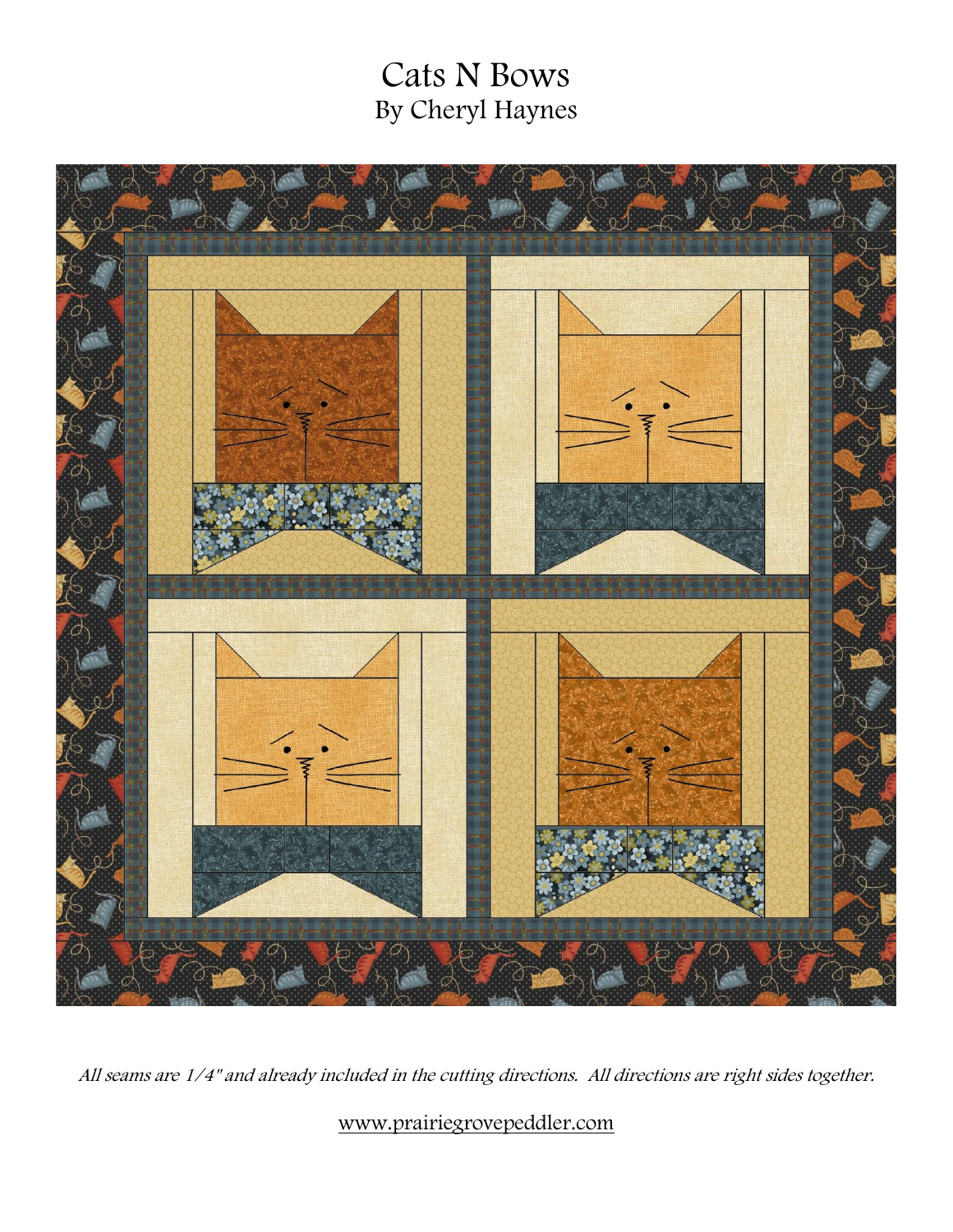# Cats N Bows

### Materials used

2/3 yard Border fabric #1408-12  $\frac{1}{4}$  yard Sashing fabric #1410-58 4 Fat quarters for Cat heads, #1409-36 1409-89, 2868-87 2868-30 1/8 yard cuts 2 fabrics for Bow ties #1077-55, 1409-58  $\frac{1}{4}$  yard of 2 fabrics Background #1411-07, 2868-70 Black pearl cotton or embroidery floss

## For each 14" block (you'll need 4 blocks in all):

## Cat head- make 1 from each color

leaf dance 1409 dk cinnamon 1409-36 dk apricot Burlap texture 2868-87 2868-30

| $\mathbf{1}$   | $6-1/2"$ x $8-1/2"$             |
|----------------|---------------------------------|
| $\overline{2}$ | $2-1/2$ " squares for triangles |

### Bow tie - make 2 of each color

1077-55, 1409-58,

- $4 \frac{2 \cdot 1}{2}$  X 4  $1/2$ "
- 1  $2 1/2"$  X 2  $1/2"$  square

## Backgrounds- make 2 of each color

thread dot sand 1411-07 burlap texture 2868-70

- 1  $2 1/2"$  x 14-1/2" top
- 2  $2 \times 1/2$ " x  $12 \times 1/2$ " sides<br>1  $2 \times 1/2$ " x  $10 \times 1/2$  botton
	- $2 1/2$ " x 10-1/2 bottom row
	-
- 1  $2 \times 1/2$ " x 8-1/2" top (ears)<br>2  $1 \times 1/2$ " x 8-1/2" side of fac  $1 - 1/2$ " x  $8 - 1/2$ " side of face

### You'll also need:

- 2 1-1/2" x 31-1/2 sashing strips #1410-58 top/ bottom
- 1 1-1/2" x 29-1/2 sashing strips  $\#1410$ -58 horizontal & sides<br>2 1-1/2" x 14-1/2" sashing strips  $\#1410$ -58 inner vertical
- $1-1/2$ " x  $14-1/2$ " sashing strips #1410-58 inner vertical
- 2 3-1/2" x 31-1/2" border strips #1408-12 sides
- 2 3-1/2" x 37-1/2" border strips #1408-12 top/ bottom

[www.prairiegrovepeddler.com](http://www.prairiegrovepeddler.com/)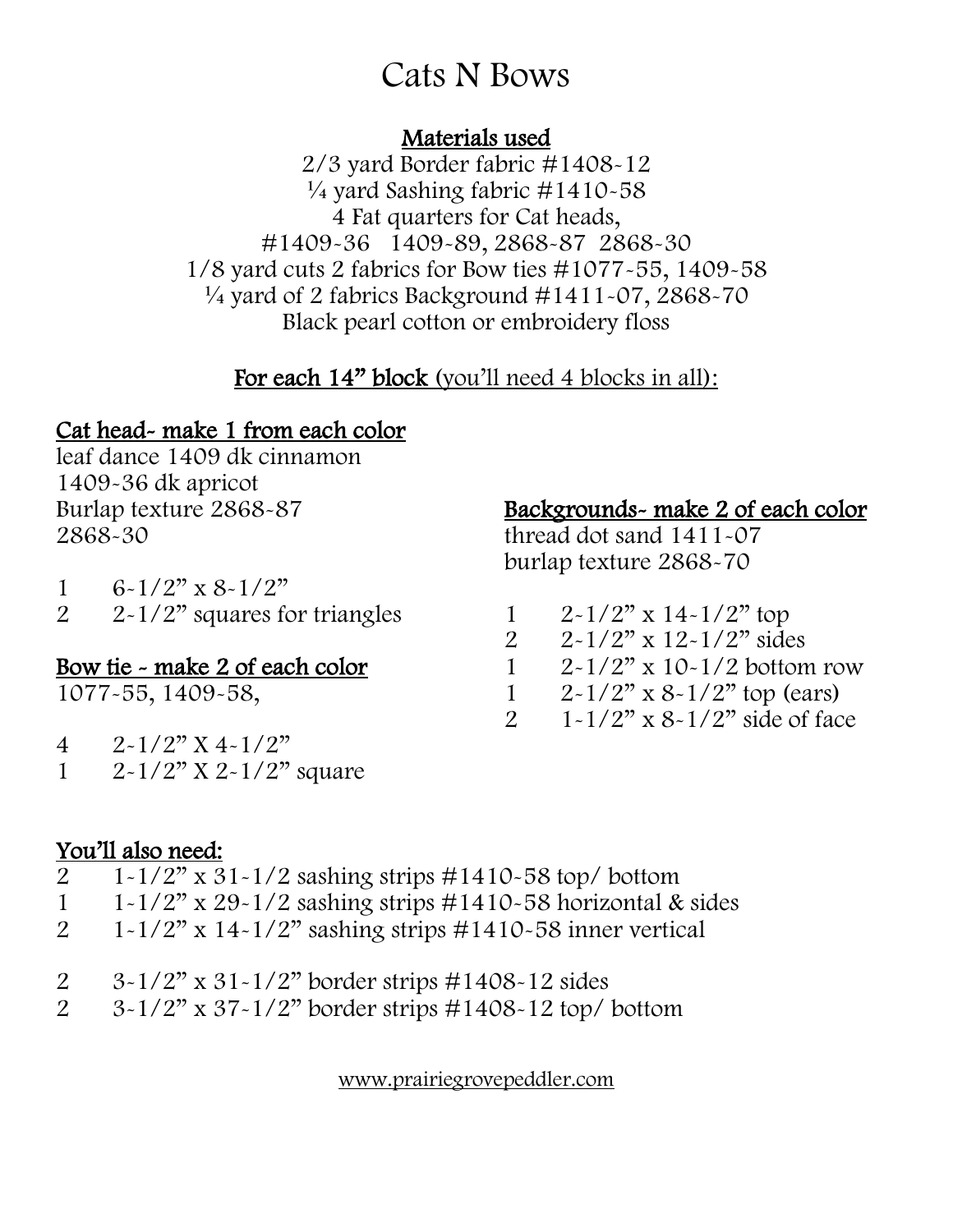# Cats N Bows

### Block Assembly: you'll need 3 plus 2 in reverse.

- 1. Draw a diagonal line across the back of the cat colored 2-1/2" squares (ears).
- 2. Lay face down on each corner of the tan  $2-1/2$ " x  $8-1/2$ " strip.
- 3. Sew across the drawn lines and press the seams open. Cut off the excess if desired.
- 4. Sew to the top of the  $6-1/2$ " x  $8-1/2$ " head.
- 5. Sew the tan  $1-1/2$ " x  $8-1/2$ " strip to each side.

#### Bow-

- 6. Sew the bow colored  $2-1/2$ " x  $4-1/2$ " strips to each side of the  $2-1/2$ " square. Set aside.
- 7. Draw a diagonal line across the back of the remaining bow colored  $2-1/2$ " x  $4-1/2$ " strips.
- 8. Lay on each end of the tan  $2-1/2$ " x  $10-1/2$ " strip.
- 9. Sew across the drawn lines and press the seams open.
- 10. Line up the two rows for the bow and sew across.
- 11. Sew this to the bottom of the assembled head.
- 12. Sew the tan  $2-1/2$ " x  $12-1/2$ " strips to each side.<br>13. Sew the tan  $2-1/2$ " x  $14-1/2$ " strip across the top.
- Sew the tan  $2-1/2$ " x  $14-1/2$ " strip across the top.